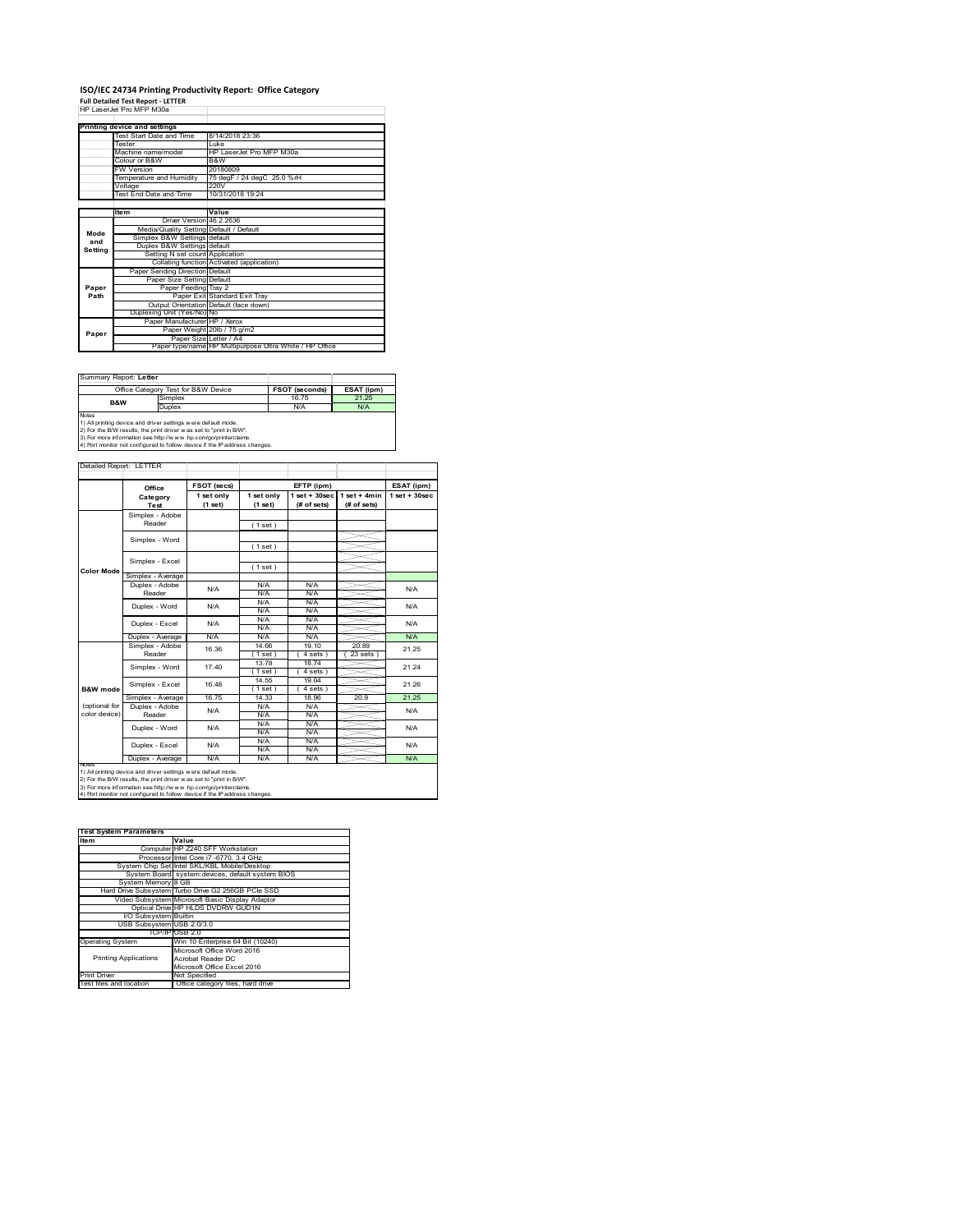# **ISO/IEC 24734 Printing Productivity Report: Office Category<br>Full Detailed Test Report - A4<br>HP LaserJet Pro MFP M30a**

|         | HP Laser et Pro MFP M.S.R               |                                                         |
|---------|-----------------------------------------|---------------------------------------------------------|
|         |                                         |                                                         |
|         | Printing device and settings            |                                                         |
|         | Test Start Date and Time                | 8/14/2018 23:36                                         |
|         | <b>Tester</b>                           | l uke                                                   |
|         | Machine name/model                      | HP LaserJet Pro MFP M30a                                |
|         | Colour or B&W                           | B&W                                                     |
|         | <b>FW Version</b>                       | 20180809                                                |
|         | Temperature and Humidity                | 75 degF / 24 degC 25.0 %rH                              |
|         | Voltage                                 | 220V                                                    |
|         | Test End Date and Time                  | 10/31/2018 19:24                                        |
|         |                                         |                                                         |
|         | <b>Item</b>                             | Value                                                   |
|         | Driver Version 46.2.2636                |                                                         |
| Mode    | Media/Quality Setting Default / Default |                                                         |
| and     | Simplex B&W Settings default            |                                                         |
| Setting | Duplex B&W Settings default             |                                                         |
|         | Setting N set count Application         |                                                         |
|         |                                         | Collating function Activated (application)              |
|         | Paper Sending Direction Default         |                                                         |
|         | Paper Size Setting Default              |                                                         |
| Paper   | Paper Feeding Tray 2                    |                                                         |
| Path    |                                         | Paper Exit Standard Exit Tray                           |
|         |                                         | Output Orientation Default (face down)                  |
|         | Duplexing Unit (Yes/No) No              |                                                         |
|         | Paper Manufacturer HP / Xerox           |                                                         |
| Paper   |                                         | Paper Weight 20lb / 75 g/m2                             |
|         |                                         | Paper Size Letter / A4                                  |
|         |                                         | Paper type/name HP Multipurpose Ultra White / HP Office |

| Summary Report: A4 |                                                                                                                                                                                                                                                                                       |                       |            |  |
|--------------------|---------------------------------------------------------------------------------------------------------------------------------------------------------------------------------------------------------------------------------------------------------------------------------------|-----------------------|------------|--|
|                    | Office Category Test for B&W Device                                                                                                                                                                                                                                                   | <b>FSOT (seconds)</b> | ESAT (ipm) |  |
| B&W                | Simplex                                                                                                                                                                                                                                                                               | 17.29                 | 20.19      |  |
| Duplex             |                                                                                                                                                                                                                                                                                       | N/A                   | N/A        |  |
| <b>Notes</b>       | 1) All printing device and driver settings were default mode.<br>2) For the B/W results, the print driver was set to "print in B/W".<br>3) For more information see http://www.hp.com/go/printerclaims.<br>4) Port monitor not configured to follow device if the IP address changes. |                       |            |  |

|                | Office            | FSOT (secs)           |                       | EFTP (ipm)                        |                               | ESAT (ipm)        |  |
|----------------|-------------------|-----------------------|-----------------------|-----------------------------------|-------------------------------|-------------------|--|
|                | Category<br>Test  | 1 set only<br>(1 set) | 1 set only<br>(1 set) | $1$ set + $30$ sec<br>(# of sets) | $1$ set + 4min<br>(# of sets) | $1$ set $+30$ sec |  |
|                | Simplex - Adobe   |                       |                       |                                   |                               |                   |  |
|                | Reader            |                       | (1 set)               |                                   |                               |                   |  |
|                |                   |                       |                       |                                   |                               |                   |  |
|                | Simplex - Word    |                       | (1 set)               |                                   |                               |                   |  |
|                | Simplex - Excel   |                       |                       |                                   |                               |                   |  |
| Colour<br>Mode |                   |                       | (1 set)               |                                   |                               |                   |  |
|                | Simplex - Average |                       |                       |                                   |                               |                   |  |
|                | Duplex - Adobe    | N/A                   | N/A                   | N/A                               |                               | N/A               |  |
|                | Reader            |                       | N/A                   | N/A                               |                               |                   |  |
|                | Duplex - Word     | N/A                   | N/A                   | N/A                               |                               | N/A               |  |
|                |                   |                       | N/A                   | N/A                               |                               |                   |  |
|                | Duplex - Excel    | N/A                   | N/A                   | N/A                               |                               | N/A               |  |
|                |                   |                       | N/A                   | N/A                               |                               |                   |  |
|                | Duplex - Average  | N/A                   | N/A                   | N/A                               |                               | N/A               |  |
|                | Simplex - Adobe   | 16.80                 | 14.28                 | 18.28                             | 19.78                         | 20.20             |  |
|                | Reader            |                       | (1 set)               | 4 sets )                          | 22 sets                       |                   |  |
|                | Simplex - Word    | 18.01                 | 13.32                 | 17.86                             |                               | 20.20             |  |
|                |                   |                       | (1 set)               | 4 sets)                           |                               |                   |  |
|                | Simplex - Excel   | 17.05                 | 14.07                 | 18.21                             |                               | 20.19             |  |
| B&W mode       |                   |                       | (1 set )              | 4 sets)                           |                               |                   |  |
|                | Simplex - Average | 17.3                  | 13.89                 | 18 11                             | 198                           | 20 19             |  |
| (optional for  | Duplex - Adobe    | N/A                   | N/A                   | N/A                               |                               | <b>N/A</b>        |  |
| color device)  | Reader            |                       | N/A                   | N/A                               |                               |                   |  |
|                | Duplex - Word     | N/A                   | N/A                   | N/A                               |                               | <b>N/A</b>        |  |
|                |                   |                       | N/A                   | N/A                               |                               |                   |  |
|                | Duplex - Excel    | N/A                   | N/A                   | N/A                               |                               | N/A               |  |
|                |                   |                       | N/A                   | N/A                               |                               |                   |  |
| <b>NOTAS</b>   | Duplex - Average  | N/A                   | N/A                   | N/A                               |                               | N/A               |  |

2) For the B/W results, the print driver w as set to "print in B/W".<br>3) For more information see http://w w w .hp.com/go/printerclaims.<br>4) Port monitor not configured to follow device if the IP address changes.

| <b>Test System Parameters</b> |                                                    |
|-------------------------------|----------------------------------------------------|
| Item                          | Value                                              |
|                               | Computer HP Z240 SFF Workstation                   |
|                               | Processor Intel Core i7 -6770, 3.4 GHz             |
|                               | System Chip Set Intel SKL/KBL Mobile/Desktop       |
|                               | System Board system devices, default system BIOS   |
| System Memory 8 GB            |                                                    |
|                               | Hard Drive Subsystem Turbo Drive G2 256GB PCle SSD |
|                               | Video Subsystem Microsoft Basic Display Adaptor    |
|                               | Optical Drive HP HLDS DVDRW GUD1N                  |
| I/O Subsystem Builtin         |                                                    |
| USB Subsystem USB 2.0/3.0     |                                                    |
|                               | TCP/IPIUSB 2.0                                     |
| <b>Operating System</b>       | Win 10 Enterprise 64 Bit (10240)                   |
|                               | Microsoft Office Word 2016                         |
| <b>Printing Applications</b>  | Acrobat Reader DC                                  |
|                               | Microsoft Office Excel 2016                        |
| <b>Print Driver</b>           | Not Specified                                      |
| Test files and location       | Office category files, hard drive                  |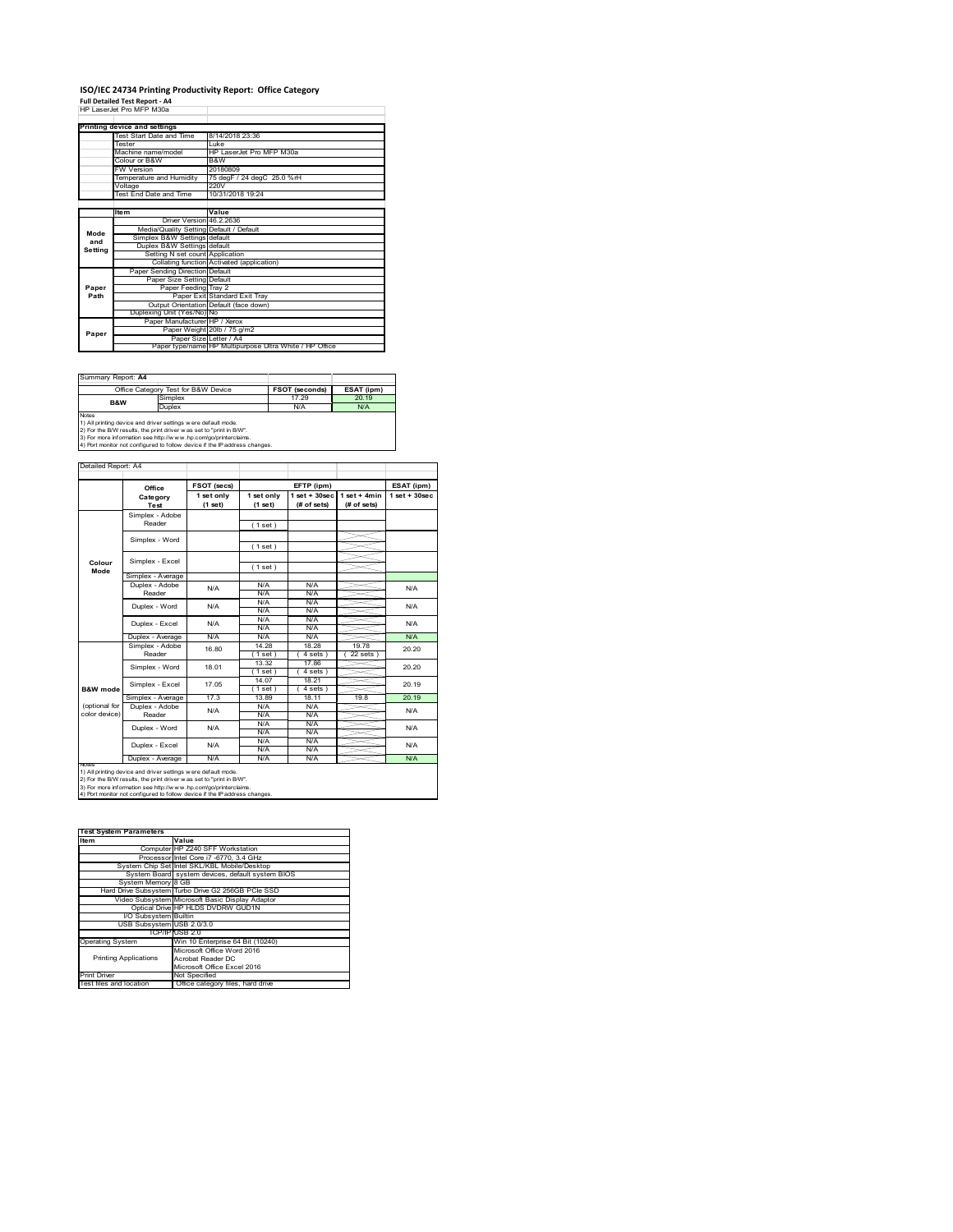## **ISO/IEC 24734 Printing Productivity Report: Office Category Feature Performance Full Report ‐ Office Feature Performance Test** HP LaserJet Pro MFP M30a

|         | Printing device and settings            |                                                         |
|---------|-----------------------------------------|---------------------------------------------------------|
|         | Test Start Date and Time                | 8/14/2018 23:36                                         |
|         | <b>Tester</b>                           | l uke                                                   |
|         | Machine name/model                      | HP LaserJet Pro MFP M30a                                |
|         | Colour or B&W                           | B&W                                                     |
|         | <b>FW Version</b>                       | 20180809                                                |
|         | Temperature and Humidity                | 75 degF / 24 degC 25.0 %rH                              |
|         | Voltage                                 | 220V                                                    |
|         | Test End Date and Time                  | 10/31/2018 19:24                                        |
|         |                                         |                                                         |
|         | <b>Item</b>                             | Value                                                   |
|         | Driver Version 46.2.2636                |                                                         |
| Mode    | Media/Quality Setting Default / Default |                                                         |
| and     | Simplex B&W Settings default            |                                                         |
| Setting | Duplex B&W Settings default             |                                                         |
|         | Setting N set count Application         |                                                         |
|         |                                         | Collating function Activated (application)              |
|         | Paper Sending Direction Default         |                                                         |
|         | Paper Size Setting Default              |                                                         |
| Paper   | Paper Feeding Tray 2                    |                                                         |
| Path    |                                         | Paper Exit Standard Exit Tray                           |
|         |                                         | Output Orientation Default (face down)                  |
|         | Duplexing Unit (Yes/No) No              |                                                         |
|         | Paper Manufacturer HP / Xerox           |                                                         |
| Paper   |                                         | Paper Weight 20lb / 75 g/m2                             |
|         | Paper Size Letter / A4                  |                                                         |
|         |                                         | Paper type/name HP Multipurpose Ultra White / HP Office |

| ISO Print Productivity Report: Feature Performance Test Summary                                                                                                                                                                                                                                   |                                                                    |     |                                      |  |  |  |
|---------------------------------------------------------------------------------------------------------------------------------------------------------------------------------------------------------------------------------------------------------------------------------------------------|--------------------------------------------------------------------|-----|--------------------------------------|--|--|--|
|                                                                                                                                                                                                                                                                                                   | <b>Printing Modes</b><br>(Feature Adobe Reader - Office test file) |     | <b>Feature Performance Ratio</b>     |  |  |  |
|                                                                                                                                                                                                                                                                                                   |                                                                    |     | <b>ESAT</b> (feature)<br>ESAT (base) |  |  |  |
| A5, Landscape Feed, Simplex, Colour                                                                                                                                                                                                                                                               | Simplex                                                            |     |                                      |  |  |  |
| A5, Portrait Feed, Simplex, Colour                                                                                                                                                                                                                                                                | Simplex                                                            |     |                                      |  |  |  |
| Legal, Simplex, Colour                                                                                                                                                                                                                                                                            | Simplex                                                            |     |                                      |  |  |  |
| Legal, Duplex, Colour                                                                                                                                                                                                                                                                             | Duplex                                                             |     |                                      |  |  |  |
| A4. 1200 dpi. Simplex. Colour                                                                                                                                                                                                                                                                     | Simplex                                                            |     |                                      |  |  |  |
| Letter, 1200 dpi, Simplex, Colour                                                                                                                                                                                                                                                                 | Simplex                                                            |     |                                      |  |  |  |
| A4. General Office. Simplex. Colour                                                                                                                                                                                                                                                               | Simplex                                                            |     |                                      |  |  |  |
| Letter, General Office, Simplex, Colour                                                                                                                                                                                                                                                           | Simplex                                                            |     |                                      |  |  |  |
| A5. Landscape Feed. Simplex, B/W                                                                                                                                                                                                                                                                  | Simplex                                                            |     |                                      |  |  |  |
| A5, Portrait Feed, Simplex, B/W                                                                                                                                                                                                                                                                   | Simplex                                                            | 41% | 35%                                  |  |  |  |
| Legal, Simplex, B/W                                                                                                                                                                                                                                                                               | Simplex                                                            |     |                                      |  |  |  |
| Legal, Duplex, B/W                                                                                                                                                                                                                                                                                | Duplex                                                             |     |                                      |  |  |  |
| A4, 1200 dpi, Simplex, B/W                                                                                                                                                                                                                                                                        | Simplex                                                            |     |                                      |  |  |  |
| Letter, 1200 dpi, Simplex, B/W                                                                                                                                                                                                                                                                    | Simplex                                                            |     |                                      |  |  |  |
| A4, General Office, Simplex, B/W                                                                                                                                                                                                                                                                  | Simplex                                                            |     |                                      |  |  |  |
| Letter, General Office, Simplex, B/W                                                                                                                                                                                                                                                              | Simplex                                                            |     |                                      |  |  |  |
| <b>Notes</b><br>1) All printing device and driver settings were default mode.<br>2) Test conducted with 8-paper Office Feature Performance file.<br>3) For more information see http://www.hp.com/go/printerclaims.<br>4) Port monitor not configured to follow device if the IP address changes. |                                                                    |     |                                      |  |  |  |

| <b>Printing Modes</b>                               | <b>Base Printing Mode</b> |                     | <b>Feature Performance</b> |                                 |                                         |                               |
|-----------------------------------------------------|---------------------------|---------------------|----------------------------|---------------------------------|-----------------------------------------|-------------------------------|
| Feature Adobe Reader - Office<br>test file (8-page) | <b>FSOT</b><br>Base       | <b>ESAT</b><br>Base | 1 set<br>FSOT (secs)       | $1$ set $+30$ sec<br>ESAT (ipm) | FSOT (base)<br><b>FSOT</b><br>(feature) | ESAT (feature)<br>ESAT (base) |
| A5. Landscape Feed. Simplex. Colour                 |                           |                     |                            |                                 |                                         |                               |
| A5, Portrait Feed, Simplex, Colour                  |                           |                     |                            |                                 |                                         |                               |
| Legal, Simplex, Colour                              |                           |                     |                            |                                 |                                         |                               |
| Legal, Duplex, Colour                               |                           |                     |                            |                                 |                                         |                               |
| A4. 1200 dpi. Simplex. Colour                       |                           |                     |                            |                                 |                                         |                               |
| Letter, 1200 dpi, Simplex, Colour                   |                           |                     |                            |                                 |                                         |                               |
| A4, General Office, Simplex, Colour                 |                           |                     |                            |                                 |                                         |                               |
| Letter, General Office, Simplex, Colour             |                           |                     |                            |                                 |                                         |                               |
| A5, Landscape Feed, Simplex, B/W                    | 28.89                     | 20.2                |                            |                                 |                                         |                               |
| A5, Portrait Feed, Simplex, B/W                     | 28.89                     | 20.2                | 71.97                      | 7.1                             | 41%                                     | 35%                           |
| Legal, Simplex, B/W                                 | 27.73                     | 21.25               |                            |                                 |                                         |                               |
| Legal, Duplex, B/W                                  | 27.73                     | 21.25               |                            |                                 |                                         |                               |
| A4. 1200 dpi. Simplex. B/W                          | 28.89                     | 20.2                |                            |                                 |                                         |                               |
| Letter, 1200 dpi, Simplex, B/W                      | 27.73                     | 21.25               |                            |                                 |                                         |                               |
| A4. General Office. Simplex. B/W                    | 28.89                     | 20.2                |                            |                                 |                                         |                               |
| Letter, General Office, Simplex, B/W                | 27.73                     | 21.25               |                            |                                 |                                         |                               |

1) All printing device and driver settings were default mode.<br>2) Test conducted with 8-paper Office Feature Performance file<br>3) For more information see http://www.hp.com/go/printerclaims.<br>4) Port monitor not configured to

|           | <b>Test System Parameters</b> |                                                    |
|-----------|-------------------------------|----------------------------------------------------|
|           | Item                          | Value                                              |
|           |                               | Computer HP Z240 SFF Workstation                   |
|           |                               | Processor Intel Core i7 -6770, 3.4 GHz             |
|           |                               | System Chip Set Intel SKL/KBL Mobile/Desktop       |
|           |                               | System Board system devices, default system BIOS   |
| Test      | System Memory 8 GB            |                                                    |
| System    |                               | Hard Drive Subsystem Turbo Drive G2 256GB PCle SSD |
|           |                               | Video Subsystem Microsoft Basic Display Adaptor    |
|           |                               | Optical Drive HP HLDS DVDRW GUD1N                  |
|           | <b>VO Subsystem Builtin</b>   |                                                    |
|           | USB Subsystem USB 2.0/3.0     |                                                    |
| <b>VO</b> |                               | TCP/IP USB 2.0                                     |
|           | <b>Operating System</b>       | Win 10 Enterprise 64 Bit (10240)                   |
|           |                               | Microsoft Office Word 2016                         |
| Software  | <b>Printing Applications</b>  | Acrobat Reader DC                                  |
|           |                               | Microsoft Office Excel 2016                        |
|           | <b>Print Driver</b>           | Not Specified                                      |
|           | Test files and location       | Office category files, hard drive                  |
|           |                               |                                                    |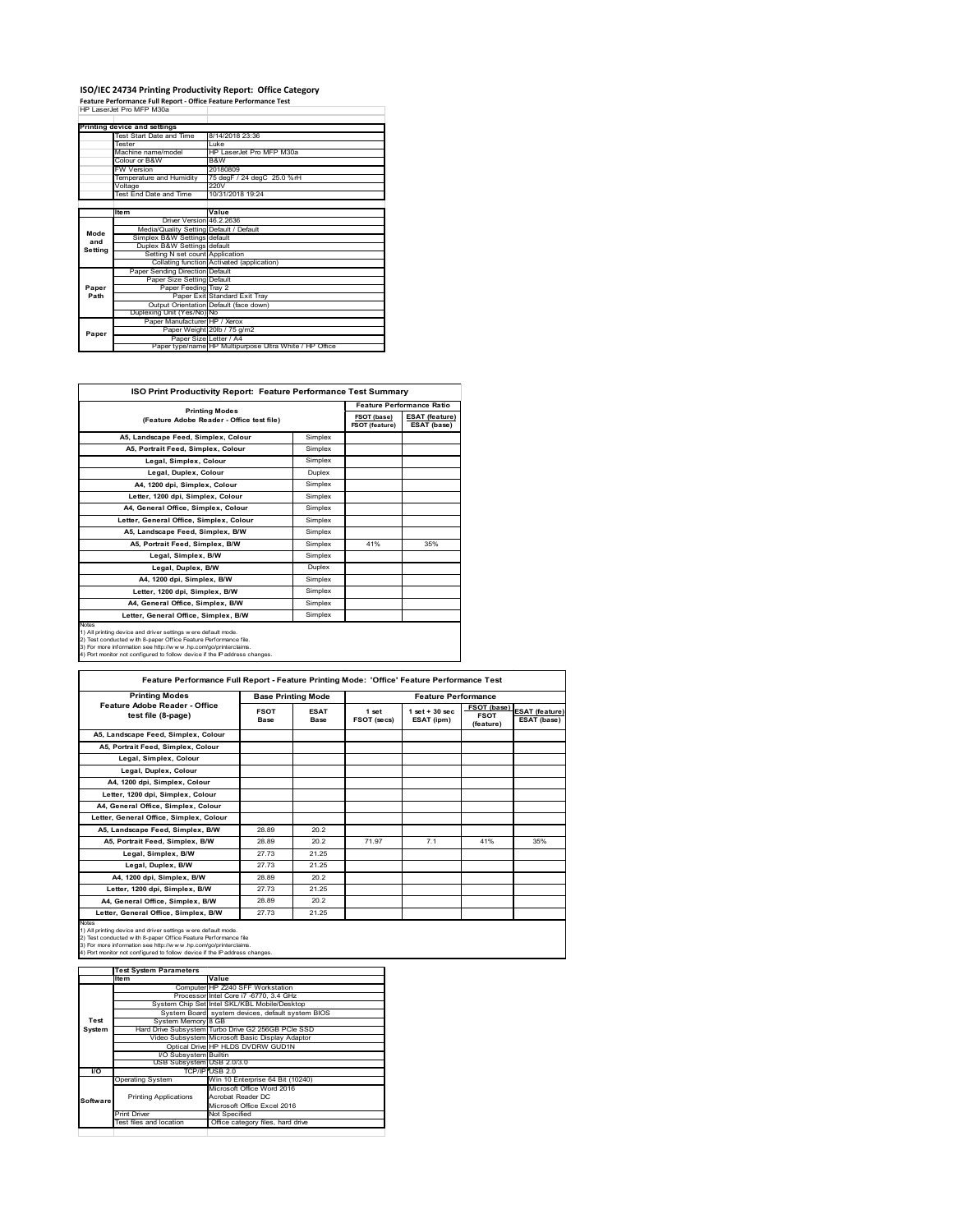## **ISO/IEC 17629 First Print Out Time Report: Office Category**

| <b>Full Detailed Test Report - LETTER</b> |
|-------------------------------------------|
| HP LaserJet Pro MFP M30a                  |

|            | Printing device and settings |                                |  |  |
|------------|------------------------------|--------------------------------|--|--|
|            | Test Start Date and Time     | 8/14/2018 23:36                |  |  |
|            | Tester                       | Luke                           |  |  |
|            | Machine name/model           | HP LaserJet Pro MFP M30a       |  |  |
|            | Colour or B&W                | B&W                            |  |  |
|            | <b>FW Version</b>            | 20180809                       |  |  |
|            | Configuration (options)      | Default                        |  |  |
|            | Controller                   | 12150                          |  |  |
|            | Printing device page count   | Not Specified                  |  |  |
|            | Printing supplies page count | Not Specified                  |  |  |
|            | Temperature and Humidity     | 75 degF / 24 degC 25.0 %rH     |  |  |
|            | Voltage                      | 220V                           |  |  |
|            | Test End Date and Time       | 10/31/2018 19:24               |  |  |
|            |                              |                                |  |  |
|            | <b>Item</b>                  | Value                          |  |  |
| Mode       | PDL and driver version       | 46.2.2636                      |  |  |
| and        | Print Quality mode           | default                        |  |  |
| Setting    | <b>B&amp;W</b> settings      | default                        |  |  |
|            | Paper feed orientation       | Short Edge                     |  |  |
| Paper      | Paper type setting           | default                        |  |  |
|            | Paper feeding                | Standard cassette              |  |  |
|            | Paper exit                   | Standard exit tray             |  |  |
| Paper Path | Output orientation           | default (face up or face down) |  |  |

**FPOT from Ready (seconds)**<br>
Simplex 7.97 **Duplex**<br>Notes<br>1) All printing device and driver settings were default mode.<br>2) For the BM results, the print driver was set to "print in BM".<br>4) For more information see http://www.hp.com/golprinterclaims.<br>4) Port monitor **ISO First Page Out Time Summary Report: Office Category** Summary Report: **Letter B&W**

|                                                                             |                                                                                                                                                                                                                                                                                                                                                                                                             | ISO First Page Out Time Report: Office Category |                                   |                                   |                            |                   |            |
|-----------------------------------------------------------------------------|-------------------------------------------------------------------------------------------------------------------------------------------------------------------------------------------------------------------------------------------------------------------------------------------------------------------------------------------------------------------------------------------------------------|-------------------------------------------------|-----------------------------------|-----------------------------------|----------------------------|-------------------|------------|
| <b>Detailed Report: LETTER</b>                                              |                                                                                                                                                                                                                                                                                                                                                                                                             |                                                 |                                   |                                   |                            |                   |            |
|                                                                             |                                                                                                                                                                                                                                                                                                                                                                                                             | Word<br>(seconds)                               | Excel<br>(seconds)                | Adobe<br>Reader<br>(seconds)      | Average<br>(seconds)       | <b>Delay Time</b> |            |
|                                                                             | FPOT from Ready - Simplex                                                                                                                                                                                                                                                                                                                                                                                   |                                                 |                                   |                                   |                            |                   |            |
|                                                                             | FPOT from Ready - Duplex                                                                                                                                                                                                                                                                                                                                                                                    |                                                 |                                   |                                   |                            |                   |            |
| <b>Color Mode</b>                                                           | FPOT from Sleep - Simplex                                                                                                                                                                                                                                                                                                                                                                                   |                                                 |                                   | N/A                               |                            |                   |            |
|                                                                             | Recovery Time                                                                                                                                                                                                                                                                                                                                                                                               |                                                 |                                   |                                   |                            |                   |            |
|                                                                             | FPOT from Off - Simplex                                                                                                                                                                                                                                                                                                                                                                                     |                                                 |                                   |                                   |                            |                   |            |
|                                                                             | Warm-up Time                                                                                                                                                                                                                                                                                                                                                                                                |                                                 |                                   |                                   |                            |                   |            |
|                                                                             | FPOT from Ready - Simplex                                                                                                                                                                                                                                                                                                                                                                                   | 8.45                                            | 7.84                              | 7.60                              | 7.97                       | 50 Seconds        |            |
|                                                                             | FPOT from Ready - Duplex                                                                                                                                                                                                                                                                                                                                                                                    |                                                 |                                   |                                   |                            |                   |            |
| <b>B&amp;W Mode</b>                                                         | FPOT from Sleep - Simplex                                                                                                                                                                                                                                                                                                                                                                                   |                                                 |                                   | 7.97                              |                            | 61 Minutes        |            |
|                                                                             | Recovery Time                                                                                                                                                                                                                                                                                                                                                                                               |                                                 |                                   | 0.4                               |                            |                   |            |
|                                                                             |                                                                                                                                                                                                                                                                                                                                                                                                             |                                                 |                                   |                                   |                            |                   |            |
|                                                                             | FPOT from Off - Simplex                                                                                                                                                                                                                                                                                                                                                                                     |                                                 |                                   | 16 25                             |                            |                   |            |
| Notes                                                                       | Warm-up Time                                                                                                                                                                                                                                                                                                                                                                                                |                                                 |                                   | 8.65                              |                            |                   |            |
|                                                                             | 1) All printing device and driver settings w ere default mode.<br>2) For the B/W results, the print driver was set to "print in B/W".<br>3) For more information see http://www.hp.com/go/printerclaims.<br>4) Port monitor not configured to follow device if the IP address changes.<br>5) Page counts w ere collected after completion of the tests.<br>6) Details for FPOT from Sleep are show n below. |                                                 |                                   |                                   |                            |                   |            |
|                                                                             |                                                                                                                                                                                                                                                                                                                                                                                                             |                                                 |                                   |                                   |                            |                   |            |
|                                                                             |                                                                                                                                                                                                                                                                                                                                                                                                             | <b>FPOT Avg</b><br>(se cs)                      | FPOT (secs)<br><b>Iteration 1</b> | FPOT (secs)<br><b>Iteration 2</b> | FPOT (secs)<br>Iteration 3 | Application       | Delay Time |
|                                                                             | FPOT from Sleep                                                                                                                                                                                                                                                                                                                                                                                             | N/A                                             | N/A                               | N/A                               | N/A                        | Adobe Reader      |            |
| <b>HP Data Table</b><br><b>Detailed Report: LETTER</b><br><b>Color Mode</b> | FPOT from Sleep (15 minutes)<br>HP/Non ISO Test                                                                                                                                                                                                                                                                                                                                                             | N/A                                             | N/A                               | N/A                               | N/A                        | Adobe Reader      |            |
| <b>B&amp;W Mode</b>                                                         | FPOT from Sleep                                                                                                                                                                                                                                                                                                                                                                                             | 7.97                                            | 7.96                              | 7.97                              | N/A                        | Adobe Reader      | 61 Minutes |

|                                  | <b>Test System Parameters</b> |                                     |  |  |  |
|----------------------------------|-------------------------------|-------------------------------------|--|--|--|
|                                  | ltem                          | Value                               |  |  |  |
|                                  | Computer                      | HP Z240 SFF Workstation             |  |  |  |
|                                  | Processor                     | Intel Core i7 -6770, 3.4 GHz        |  |  |  |
|                                  | System Chip Set               | Intel SKL/KBL Mobile/Desktop        |  |  |  |
|                                  | System Board                  | system devices, default system BIOS |  |  |  |
| Test                             | <b>System Memory</b>          | 8 GB                                |  |  |  |
| System                           | Hard Drive Subsystem          | Turbo Drive G2 256GB PCle SSD       |  |  |  |
|                                  | Video Subsystem               | Microsoft Basic Display Adaptor     |  |  |  |
|                                  | Optical Drive                 | HP HLDS DVDRW GUD1N                 |  |  |  |
|                                  | I/O Subsystem                 | Builtin                             |  |  |  |
|                                  | <b>USB Subsystem</b>          | USB 2.0/3.0                         |  |  |  |
| Printing<br>Device<br>Connection | TCP/IP                        | 10/1000                             |  |  |  |
|                                  | <b>Operating System</b>       | Win 10 Enterprise 64 Bit (10240)    |  |  |  |
|                                  |                               | Microsoft Word 2016                 |  |  |  |
| Software                         | <b>Printing Applications</b>  | Microsoft Excel 2016                |  |  |  |
|                                  |                               | Adobe Reader DC                     |  |  |  |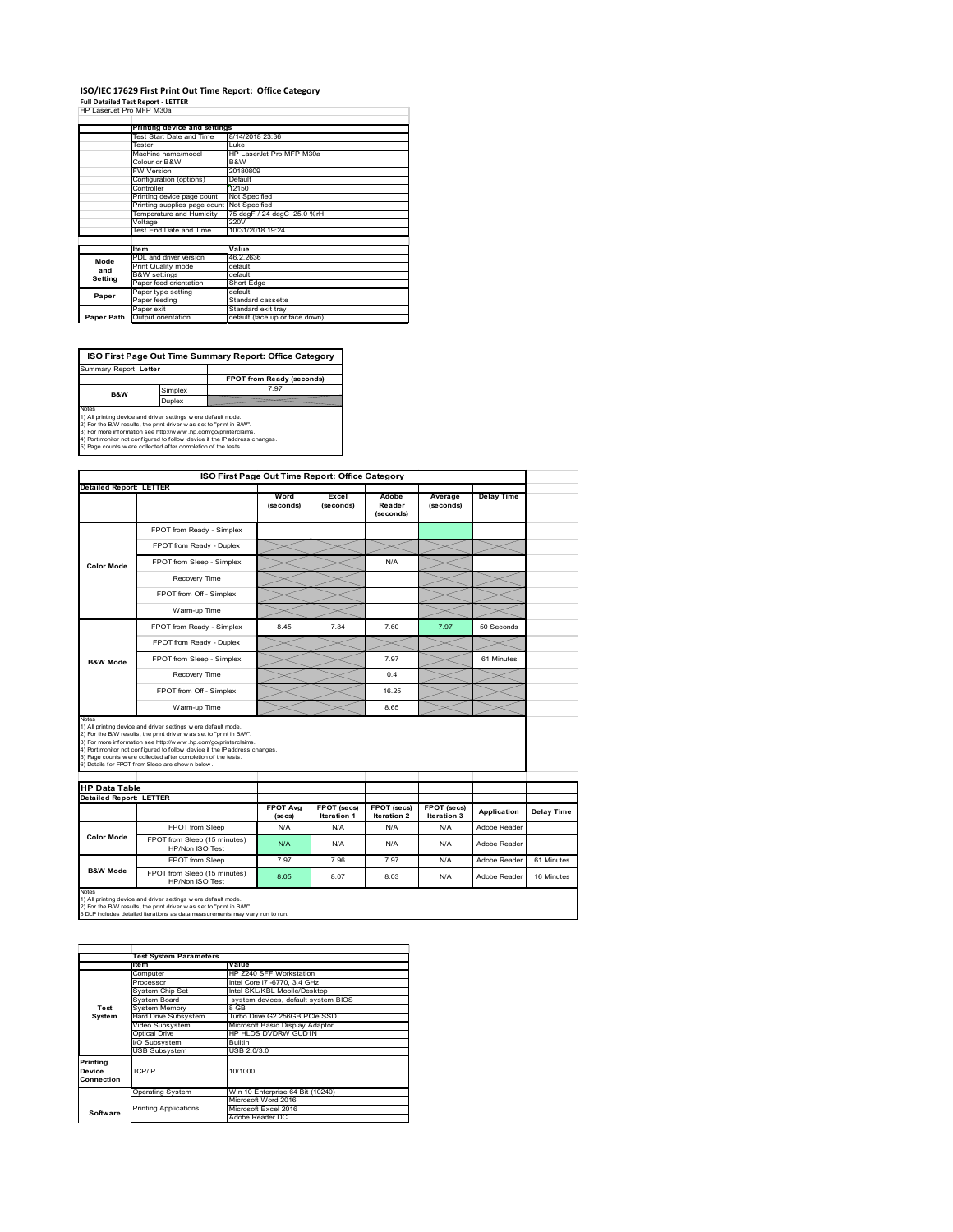#### **ISO/IEC 17629 First Print Out Time Report: Office Category Full Detailed Test Report ‐ A4**

|  | HP LaserJet Pro MFP M30a |  |  |
|--|--------------------------|--|--|

|            | Printing device and settings |                                |  |  |
|------------|------------------------------|--------------------------------|--|--|
|            |                              |                                |  |  |
|            | Test Start Date and Time     | 8/14/2018 23:36                |  |  |
|            | Tester                       | Luke                           |  |  |
|            | Machine name/model           | HP LaserJet Pro MFP M30a       |  |  |
|            | Colour or B&W                | B&W                            |  |  |
|            | <b>FW Version</b>            | 20180809                       |  |  |
|            | Configuration (options)      | Default                        |  |  |
|            | Controller                   | 12150                          |  |  |
|            | Printing device page count   | Not Specified                  |  |  |
|            | Printing supplies page count | Not Specified                  |  |  |
|            | Temperature and Humidity     | 75 degF / 24 degC 25.0 %rH     |  |  |
|            | Voltage                      | 220V                           |  |  |
|            | Test End Date and Time       | 10/31/2018 19:24               |  |  |
|            |                              |                                |  |  |
|            | <b>Item</b>                  | Value                          |  |  |
| Mode       | PDL and driver version       | 46.2.2636                      |  |  |
| and        | Print Quality mode           | default                        |  |  |
| Setting    | <b>B&amp;W</b> settings      | default                        |  |  |
|            | Paper feed orientation       | Short Edge                     |  |  |
| Paper      | Paper type setting           | default                        |  |  |
|            | Paper feeding                | Standard cassette              |  |  |
|            | Paper exit                   | Standard exit tray             |  |  |
| Paper Path | Output orientation           | default (face up or face down) |  |  |

**ISO First Page Out Time Summary Report: Office Category**

**FPOT from Ready (seconds)** Simplex 8.13 Duplex Notes<br>1) All printing device and driver settings were default mode.<br>2) For the BAV results, the print driver was set to "print in BAV".<br>3) For more information see http://www.hp.com/golprinterclaims.<br>4) Port monitor not co Summary Report: A4 **B&W**

|                                                      |                                                                                                                                                                                                                                                                                                                                                                                                             | ISO First Page Out Time Report: Office Category |                                   |                                          |                            |                   |            |
|------------------------------------------------------|-------------------------------------------------------------------------------------------------------------------------------------------------------------------------------------------------------------------------------------------------------------------------------------------------------------------------------------------------------------------------------------------------------------|-------------------------------------------------|-----------------------------------|------------------------------------------|----------------------------|-------------------|------------|
| Detailed Report: A4                                  |                                                                                                                                                                                                                                                                                                                                                                                                             | Word<br>(seconds)                               | Excel<br>(seconds)                | Adobe<br>Reader<br>(seconds)             | Average<br>(seconds)       | <b>Delay Time</b> |            |
|                                                      | FPOT from Ready - Simplex                                                                                                                                                                                                                                                                                                                                                                                   |                                                 |                                   |                                          |                            |                   |            |
|                                                      | FPOT from Ready - Duplex                                                                                                                                                                                                                                                                                                                                                                                    |                                                 |                                   |                                          |                            |                   |            |
| <b>Color Mode</b>                                    | FPOT from Sleep - Simplex                                                                                                                                                                                                                                                                                                                                                                                   |                                                 |                                   | N/A                                      |                            |                   |            |
|                                                      | Recovery Time                                                                                                                                                                                                                                                                                                                                                                                               |                                                 |                                   |                                          |                            |                   |            |
|                                                      | FPOT from Off - Simplex                                                                                                                                                                                                                                                                                                                                                                                     |                                                 |                                   |                                          |                            |                   |            |
|                                                      | Warm-up Time                                                                                                                                                                                                                                                                                                                                                                                                |                                                 |                                   |                                          |                            |                   |            |
|                                                      | FPOT from Ready - Simplex                                                                                                                                                                                                                                                                                                                                                                                   | 8.70                                            | 8.00                              | 7.69                                     | 8.13                       | 50 Seconds        |            |
|                                                      | FPOT from Ready - Duplex                                                                                                                                                                                                                                                                                                                                                                                    |                                                 |                                   |                                          |                            |                   |            |
| <b>B&amp;W Mode</b>                                  | FPOT from Sleep - Simplex                                                                                                                                                                                                                                                                                                                                                                                   |                                                 |                                   | 8.14                                     |                            | 61 Minutes        |            |
|                                                      | Recovery Time                                                                                                                                                                                                                                                                                                                                                                                               |                                                 |                                   | 0.5                                      |                            |                   |            |
|                                                      |                                                                                                                                                                                                                                                                                                                                                                                                             |                                                 |                                   |                                          |                            |                   |            |
|                                                      | FPOT from Off - Simplex                                                                                                                                                                                                                                                                                                                                                                                     |                                                 |                                   | 16.42                                    |                            |                   |            |
|                                                      | Warm-up Time                                                                                                                                                                                                                                                                                                                                                                                                |                                                 |                                   | 8.73                                     |                            |                   |            |
| Notes<br><b>HP Data Table</b><br>Detailed Report: A4 | 1) All printing device and driver settings w ere default mode.<br>2) For the B/W results, the print driver was set to "print in B/W".<br>3) For more information see http://www.hp.com/go/printerclaims.<br>4) Port monitor not configured to follow device if the IP address changes.<br>5) Page counts w ere collected after completion of the tests.<br>6) Details for FPOT from Sleep are show n below. |                                                 |                                   |                                          |                            |                   |            |
|                                                      |                                                                                                                                                                                                                                                                                                                                                                                                             | <b>FPOT Avg</b><br>(se cs)                      | FPOT (secs)<br><b>Iteration 1</b> | <b>FPOT (secs)</b><br><b>Iteration 2</b> | FPOT (secs)<br>Iteration 3 | Application       | Delay Time |
|                                                      | FPOT from Sleep                                                                                                                                                                                                                                                                                                                                                                                             | N/A                                             | N/A                               | N/A                                      | N/A                        | Adobe Reader      |            |
| <b>Color Mode</b>                                    | FPOT from Sleep (15 minutes)<br>HP/Non ISO Test                                                                                                                                                                                                                                                                                                                                                             | N/A                                             | N/A                               | N/A                                      | N/A                        | Adobe Reader      |            |
| <b>B&amp;W Mode</b>                                  | FPOT from Sleep                                                                                                                                                                                                                                                                                                                                                                                             | 8.14                                            | 8.13                              | 8.15                                     | N/A                        | Adobe Reader      | 61 Minutes |

1) All printing device and driver settings w ere default mode.<br>2) For the B/W results, the print driver w as set to "print in B/W".<br>3 DLP includes detailed iterations as data measurements may vary run to run.

|            | <b>Test System Parameters</b> |                                     |  |  |  |  |
|------------|-------------------------------|-------------------------------------|--|--|--|--|
|            | Item                          | Value                               |  |  |  |  |
|            | Computer                      | HP Z240 SFF Workstation             |  |  |  |  |
|            | Processor                     | Intel Core i7 -6770, 3.4 GHz        |  |  |  |  |
|            | System Chip Set               | Intel SKL/KBL Mobile/Desktop        |  |  |  |  |
|            | System Board                  | system devices, default system BIOS |  |  |  |  |
| Test       | <b>System Memory</b>          | 8 GB                                |  |  |  |  |
| System     | Hard Drive Subsystem          | Turbo Drive G2 256GB PCle SSD       |  |  |  |  |
|            | Video Subsystem               | Microsoft Basic Display Adaptor     |  |  |  |  |
|            | Optical Drive                 | HP HLDS DVDRW GUD1N                 |  |  |  |  |
|            | I/O Subsystem                 | <b>Builtin</b>                      |  |  |  |  |
|            | <b>USB Subsystem</b>          | USB 2.0/3.0                         |  |  |  |  |
| Printing   |                               |                                     |  |  |  |  |
| Device     | TCP/IP                        | 10/1000                             |  |  |  |  |
| Connection |                               |                                     |  |  |  |  |
|            |                               |                                     |  |  |  |  |
|            | <b>Operating System</b>       | Win 10 Enterprise 64 Bit (10240)    |  |  |  |  |
|            |                               | Microsoft Word 2016                 |  |  |  |  |
| Software   | <b>Printing Applications</b>  | Microsoft Excel 2016                |  |  |  |  |
|            |                               | Adobe Reader DC                     |  |  |  |  |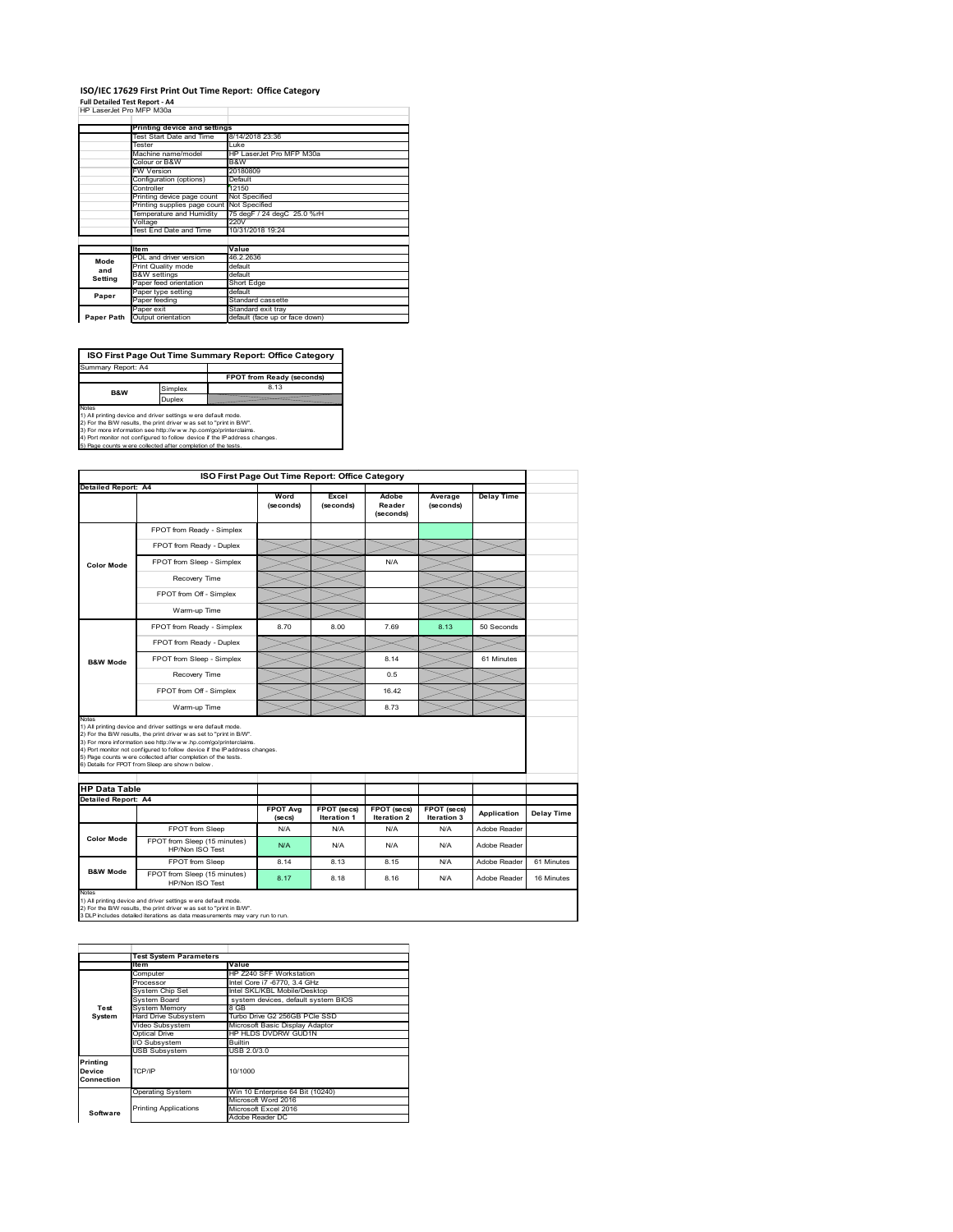### **ISO/IEC 29183 Copy Productivity Report**

**Full Detailed Test Report ‐ LETTER**

|             | run betaneu Test Report - LLTTLR                    |                                                     |  |  |  |  |
|-------------|-----------------------------------------------------|-----------------------------------------------------|--|--|--|--|
|             | HP LaserJet Pro MFP M30a                            |                                                     |  |  |  |  |
|             |                                                     |                                                     |  |  |  |  |
|             | <b>Machine Setup Information</b>                    |                                                     |  |  |  |  |
|             | Test Start Date and Time 8/13/2018 22:02            |                                                     |  |  |  |  |
|             | TesterLLuke                                         |                                                     |  |  |  |  |
|             |                                                     | Machine name/model HP LaserJet Pro MFP M30a         |  |  |  |  |
|             | Colour or B&W B&W                                   |                                                     |  |  |  |  |
|             | <b>FW Version 20180809</b>                          |                                                     |  |  |  |  |
|             | Configuration (options) Not Specified               |                                                     |  |  |  |  |
|             |                                                     | Temperature and Humidity 75 degF / 24 degC 25.0 %rH |  |  |  |  |
|             | Test End Date and Time: 11/5/2018 14:46             |                                                     |  |  |  |  |
|             |                                                     |                                                     |  |  |  |  |
|             | Pre-set Item                                        | <b>Pre-set Value</b>                                |  |  |  |  |
|             | <b>Output Resolution Default</b>                    |                                                     |  |  |  |  |
|             | Output Quality Default                              |                                                     |  |  |  |  |
| Mode        |                                                     | Copying Mode Colour for Colour and B&W for B&W      |  |  |  |  |
|             | Auto Density Adjustment Default                     |                                                     |  |  |  |  |
|             |                                                     | Collating function Set in Control Panel             |  |  |  |  |
| Paper       | Paper Sending Direction Default                     |                                                     |  |  |  |  |
|             | Paper Type Setting Default                          |                                                     |  |  |  |  |
| Paper       | Paper Feeding Tray 2                                |                                                     |  |  |  |  |
| Path        | Paper Exit Default                                  |                                                     |  |  |  |  |
|             |                                                     | Face Up Exit Default (face down)                    |  |  |  |  |
|             | <b>Fixing Capability Default</b>                    |                                                     |  |  |  |  |
| Temporary   |                                                     |                                                     |  |  |  |  |
|             | Image Quality Stability Default                     |                                                     |  |  |  |  |
| <b>Stop</b> | Capacity of Paper Default<br>$Q_{\text{the sum}}$ M |                                                     |  |  |  |  |

|       | Others None                   |                                                         |
|-------|-------------------------------|---------------------------------------------------------|
|       |                               |                                                         |
|       | Paper Manufacturer HP / Xerox |                                                         |
| Paper |                               | Paper Weight 20lb / 75 g/m2                             |
|       | Paper Size Letter / A4        |                                                         |
|       |                               | Paper type/name HP Multipurpose Ultra White / HP Office |

| Summary Report: Letter |              |             |
|------------------------|--------------|-------------|
|                        |              |             |
|                        | <b>SFCOT</b> | sESAT (ipm) |
| <b>B&amp;W</b>         |              | 21 25       |

Notes

First Copy Out and Copy Speed measured using ISO/IEC 29183, excludes first set of test documents. For more information see http://w w w .hp.com/go/printerclaims. Exact speed varies depending on the system configuration and document.

Only Target A w as used, all test documents have the same Saturated throughput. Reference ISO/IEC29183:2010 Clause 5, Sections 5.3.1 and 5.3.2

| Detailed Report: LETTER |               |              |              |             |                |             |
|-------------------------|---------------|--------------|--------------|-------------|----------------|-------------|
|                         |               |              |              |             |                |             |
|                         | <b>Target</b> | sFCOT (secs) |              | sEFTP (ipm) |                | sESAT (ipm) |
|                         |               |              | <b>1copy</b> | 1copy+30sec | 1copy+4minutes |             |
|                         | A             | 12.02        | 4.99         | 16.82       | 20.49          | 21.25       |
|                         |               |              |              | 12 sets     | 88 sets        |             |
|                         | B             |              |              |             |                |             |
|                         |               |              |              |             |                |             |
| B&W                     | C             |              |              |             |                |             |
|                         |               |              |              |             |                |             |
|                         | D             |              |              |             |                |             |
|                         |               |              |              |             |                |             |
|                         | Average       | 12.02        | 4.99         | 16.82       | 20.49          | 21.25       |

### Notes

First Copy Out and Copy Speed measured using ISO/IEC 29183, excludes first set of test documents. For more information see http://w w w .hp.com/go/printerclaims. Exact speed varies depending on the system configuration and document. Only Target A w as used, all test documents have the same Saturated throughput. Reference ISO/IEC29183:2010 Clause 5, Sections 5.3.1 and 5.3.2